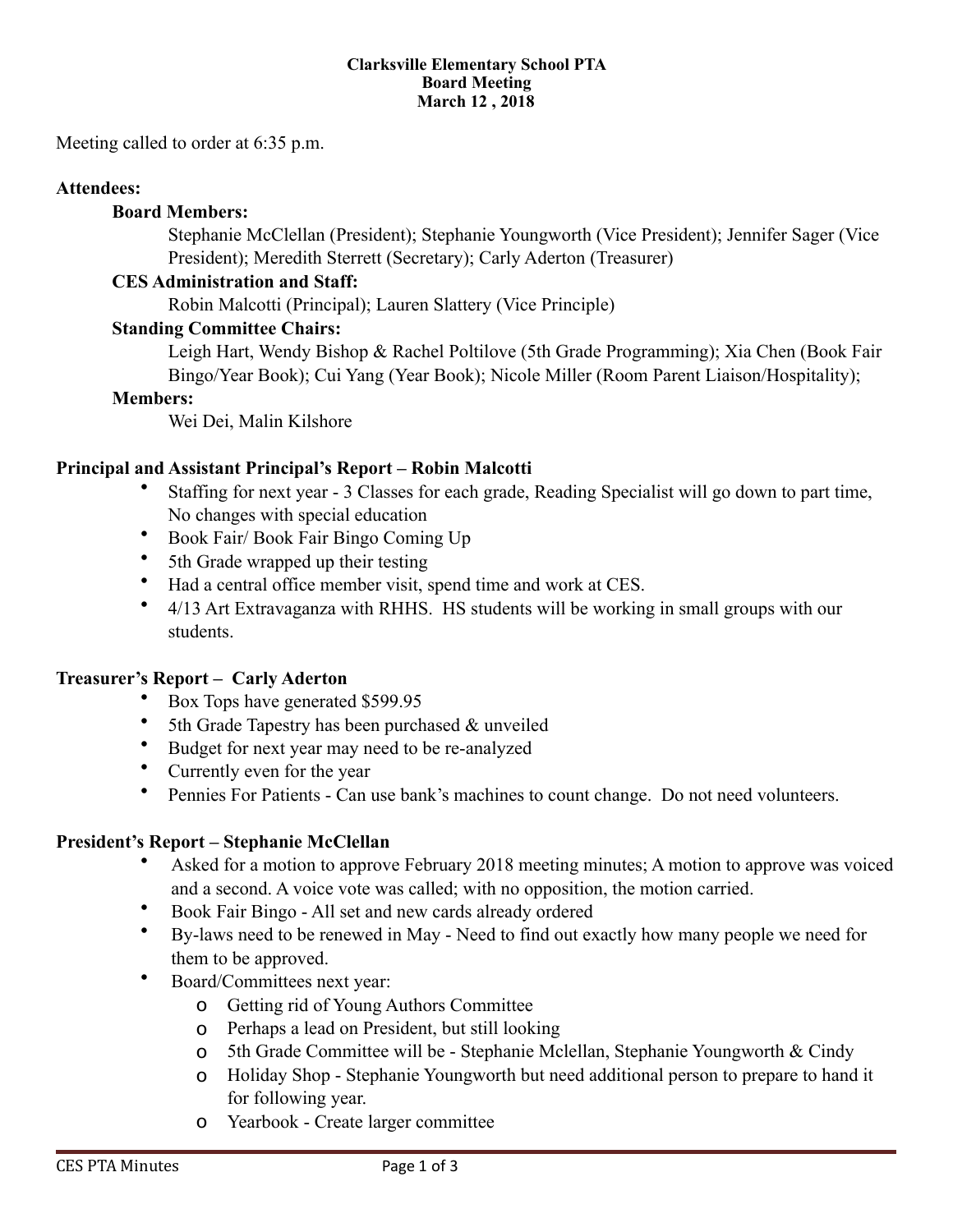### **PTA Delegate Report**

• No Report/Likely dealing with safety at the last meeting

## **Committee Reports**

## **Membership**

• No Report

## **Volunteer Coordinator**

• No Report

# **Hospitality/Staff Appreciation**

- Need help for next year
- Would appreciate new ideas for next year

# **After School Programming**

• No Report

## **Box Tops**

• No Report

# **Communications**

• No Report

## **Cultural Arts**

• No Report

## **Directory**

• No Report

# **5th Grade Programming**

- Service project coming up
- School's Out afternoon planned for 4/13
- Planning teacher lunch in May
- Congressional Hearings 5/30 \$500 line item in PTA budget Judges Gifts need to come out of the 5th grade budget.
- Moving Up Ceremony 6/12
- Glow Party was a huge success
- Class Gift Outdoor Classroom may not work. Perhaps repair basketball hoops?

## **Fun Run**

• No report

## **Fundraising**

• No Report

## **Green/Health and Wellness**

• No Report

## **International Night**

• No Report

# **Holiday Shop**

• No Report

## **Reflections**

# • No Report

- **Room Parent Liaison** 
	- No Report